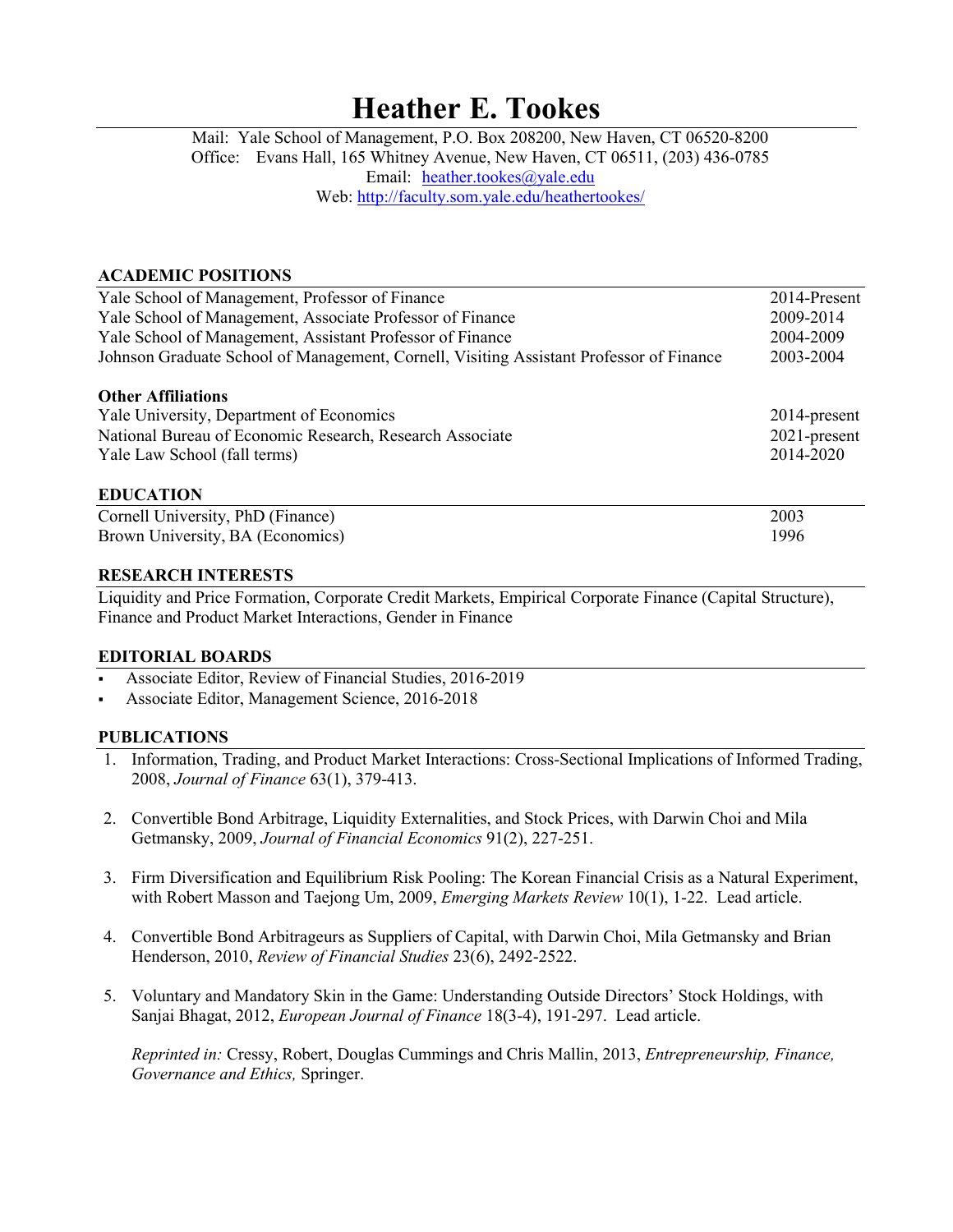- 6. Do Investment Banks' Relationships with Investors Impact Pricing? The Case of Convertible Bond Issues, with Brian Henderson, 2012, *Management Science* 58(2), 2272-2291.
- 7. Dynamic Competition, Valuation, and Merger Activity, with Matthew Spiegel, 2013, *Journal of Finance*  68(1), 125-172.
- 8. Corporate Leverage, Debt Maturity, and Credit Default Swaps: The Role of Credit Supply, with Alessio Saretto, 2013*, Review of Financial Studies* 26(5), 1190-1247.
- 9. Related Securities and Equity Market Quality: The Case of CDS, with Ekkehart Boehmer and Sudheer Chava, 2015, *Journal of Financial and Quantitative Analysis* 50(3), 509-541*.*
- 10. Trader Leverage and Liquidity, with Bige Kahraman, 2017, *Journal of Finance* 72(4) 1567–1610*.*
- 11. How Does Hedge Designation Impact the Market's Perception of Credit Risk? with Sriya Anbil and Alessio Saretto, 2019, *Journal of Financial Stability* 41, 25-42.
- 12. Margin Trading and Comovement During Crises, with Bige Kahraman, 2020, *Review of Finance* 24(4), 813–846.
- 13. Why Does an IPO Impact Rival Firms? with Matthew Spiegel, 2020, *Review of Financial Studies* 33(7), 3205–324.
- 14. What Explains Differences in Finance Research Productivity During the Pandemic? With Brad Barber, Wei Jiang, Adair Morse, Manju Puri, and Ingrid Werner, 2021, *Journal of Finance* 76(4), 1655-1697.
- 15. Business Restrictions and Covid Fatalities, with Matthew Spiegel, 2021, Review of Financial Studies 34(11), 5266-5308.
- 16. Female Representation in the Academic Finance Profession, with Mila Getmansky Sherman, 2022, *Journal of Finance* 77(1), 317-365.
- 17. All or Nothing? Partial Business Shutdowns and COVID-19 Fatality Growth, with Matthew Spiegel, 2021, *PLOS ONE* (forthcoming).

## **WORKING PAPERS**

- 18. Profitable Price Impact: The Case of Convertible Bond Arbitrage, with Milad Nozari and Michael Pascutti, 2020.
- 19. Misconduct Synergies, with Emmanuel Yimfor, 2021.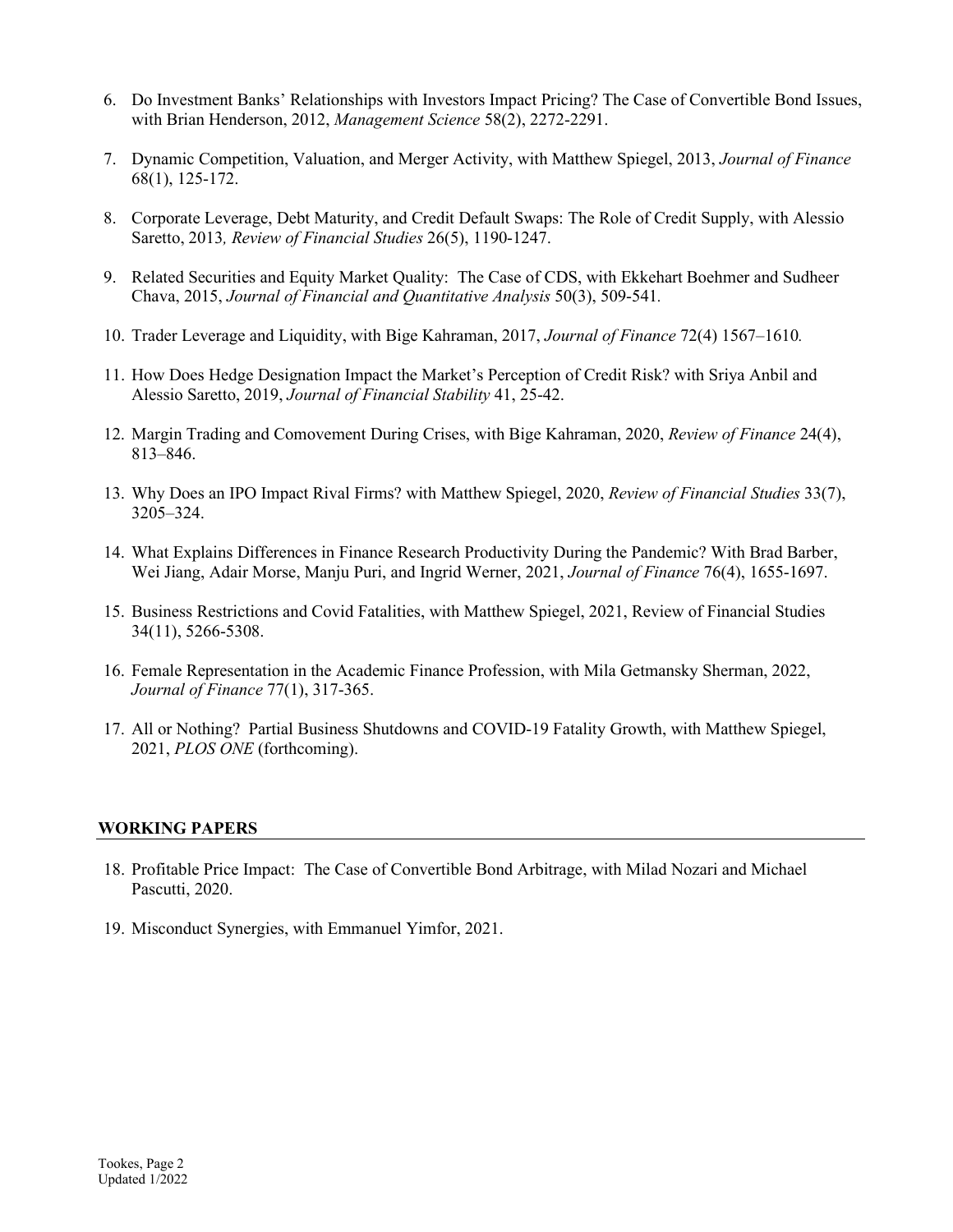## **TEACHING**

## **Courses**

- Corporate Finance, Yale School of Management, 2005-present
- Corporate Finance, Yale School of Management Executive MBA Program, 2007, 2009-present
- Corporate Finance, Yale School of Management Global Business and Society Program, 2019
- Managerial Finance, Johnson Graduate School of Management, Spring 2004
- Investments, Johnson Graduate School of Management, Fall 2003

## **Teaching Case Development**

- Tronc (with the Yale SOM case writing team)
- Kmart's Fall into Bankruptcy (with Henry Miller and the Yale SOM case writing team)
- Northern Pulp (with Peter Schott and the Yale SOM case writing team)

## **HONORS AND AWARDS**

| $\mathbf{r}$              | Yale School of Management Alumni Association Teaching Award                        | 2017    |
|---------------------------|------------------------------------------------------------------------------------|---------|
| $\mathbf{u}$ .            | Public Voices Fellow, Yale University and the OpEd Project                         | 2016-17 |
| $\mathbf{H}^{\text{max}}$ | Yale School of Management Award for Excellence in Teaching, Executive MBA Program, | 2015    |
| $\mathbf{m}$ .            | Distinguished Referee Award, Review of Financial Studies                           | 2014    |
| $\mathbf{r}$              | NSE - NYU Stern Initiative for the Study of Indian Capital Markets, Research Grant | 2013-14 |
| $\blacksquare$            | Best 40 Business School Professors Under 40, Poets and Quants                      | 2011    |
| $\mathbf{m}$ .            | Yale School of Management Alumni Association Teaching Award                        | 2010    |
|                           | Q-Group Research Grant                                                             | 2010    |
| $\blacksquare$            | Morgan Stanley Equity Market Microstructure Research Grant                         | 2005    |
| $\blacksquare$            | Barclays Global Investors Award, Best Student Paper, European Finance Association  | 2003    |
|                           |                                                                                    |         |

# **PROFESSIONAL ACTIVITIES AND SERVICE**

## **Current University and Professional Service**

- President's Advisory Committee on Investor Responsibility, Yale University, 2020 present.
- Chair, AFFECT Academic Female Advisory Committee of the American Finance Association, 2022 present (committee member 2020-present)
- American Finance Association Committee on Racial Diversity (CORD), 2020 present.

# **Past University and Professional Service**

- President's Chief Investment Officer Search Advisory Committee, Yale University, 2021
- Chair, Yale University Provost's Committee on Copyright Ownership in Digital Materials, 2020.
- Academic Continuity Committee (Covid-19 Contingency Planning), Yale University, 2020.
- Dean's Search Committee, Yale School of Management. 2018-19.
- Financial Management Association Nominating Committee, 2010, 2018.
- American Finance Association Nominating Committee, 2017.
- Early Career Women in Finance Conference (Co-founder)

## **Paper Presentations**

| 2021 | American Finance Association Annual Meeting, UNC-Chapel Hill, UT-Austin, Cass School of |
|------|-----------------------------------------------------------------------------------------|
|      | Business, Florida International University                                              |
| 2020 | Indiana University, Wharton                                                             |
| 2019 | University of Colorado, University of Massachusetts, Amherst                            |
| 2018 | New York Fed, Villanova                                                                 |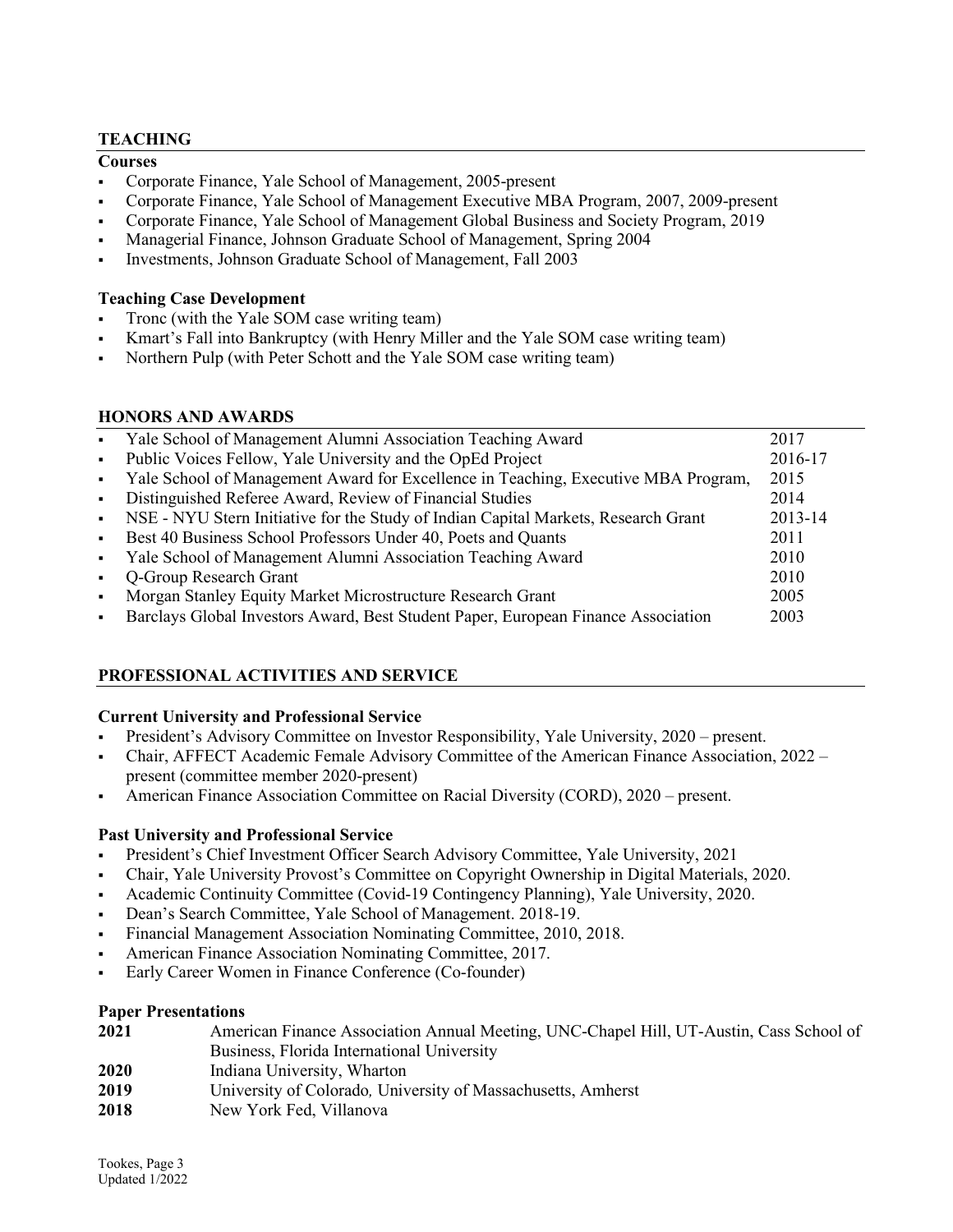| 2017 | Cornell, University of Oregon Summer Finance Conference, Federal Reserve Board, Georgia<br><b>State</b>                                                                                                                                                                                                                                                                                     |
|------|---------------------------------------------------------------------------------------------------------------------------------------------------------------------------------------------------------------------------------------------------------------------------------------------------------------------------------------------------------------------------------------------|
| 2016 | McGill University                                                                                                                                                                                                                                                                                                                                                                           |
| 2015 | University of Amsterdam, Duke University, Brandeis University, New York University                                                                                                                                                                                                                                                                                                          |
| 2014 | University of Washington Summer Finance Conference, SFS Cavalcade, University of<br>Buffalo, Northeastern University; European Winter Finance Conference                                                                                                                                                                                                                                    |
| 2013 | Fordham University; George Washington University; Boston College, Standard and Poors                                                                                                                                                                                                                                                                                                        |
| 2012 | University of Miami; Analysis Group; University of Pittsburgh; University of Pennsylvania<br>(Wharton)                                                                                                                                                                                                                                                                                      |
| 2011 | <b>Harvard Business School</b>                                                                                                                                                                                                                                                                                                                                                              |
| 2010 | NYU-Five Star Conference; University of Rochester; George Mason University; Paris<br>Corporate Finance Conference; Cornell University; Temple University; Notre Dame;<br>University of Illinois                                                                                                                                                                                             |
| 2009 | University of Maryland; American University; United States Securities and Exchange<br>Commission; Georgetown University; Western Finance Association; Barclays Global<br>Investors; Mays School of Business, Texas A&M American Economic Association Annual<br>Meeting; Columbia Business School European Winter Finance Conference; Yale SOM Faculty<br>Seminar                            |
| 2007 | University of Connecticut; Yale SOM Faculty Seminar                                                                                                                                                                                                                                                                                                                                         |
| 2006 | NBER Market Microstructure Meeting; Batten Young Finance Scholars Conference,<br>William and Mary                                                                                                                                                                                                                                                                                           |
| 2005 | University of Massachusetts, Amherst; University of Wisconsin, Madison                                                                                                                                                                                                                                                                                                                      |
| 2004 | Sloan School, Massachusetts Institute of Technology; Yale Law School; Batten Young<br>Finance Scholars Conference, William and Mary; Kenan-Flagler Business School, University<br>of North Carolina; Graduate School of Business, Stanford University; Harvard Business<br>School; Haas School of Business, University of California; American Finance Association<br><b>Annual Meeting</b> |
| 2003 | Yale School of Management; W. P. Carey School of Business, Arizona State<br>University; European Finance Association Annual Meeting; Johnson Graduate School of<br>Management, Cornell University                                                                                                                                                                                           |

## **Academic Advising**

- Dissertation Committees: Rahul Goravara (2021); Steve Fortney (2021); Arun Gupta (2019, Federal Reserve Board), Adriana Robertson (2017, University of Toronto Law School), Sriya Anbil (2015, Federal Reserve Board), Cecil Wang (2014, Citi), Philip Ostromogolsky (2012, FDIC), Salil Pachare (2011, Cornerstone), Darwin Choi (2009, HKUST).
- Undergraduate Honors Theses: Manasi Patwa (YC 2019), Alicia Borja Alvarez (YC 2017), James Tan (YC 2014), Nick Huang (YC 2011), Yesol Huh (YC 2007).

# **OUTSIDE ACTIVITIES**

# **Current Activities**

- Board of Directors, Community Foundation of Greater New Haven, 2022-present; Investments Committee 2021-present
- Board of Directors, Dimensional Funds, 2022-present
- Board of Directors, Payoneer Global Inc., 2021-present
- Board of Trustees, Berkeley Divinity School at Yale, 2020 present
- Treasurer, St Thomas's Day School, 2020-present; Board of Trustees, 2018-Present
- Board of Directors, Ariel Investments, 2017-present
- Economic Advisory Committee, Financial Industry Regulatory Authority (FINRA), 2017-present
- Board of Directors, New Haven Youth Tennis and Education, 2016-present

# **Past Activities**

Financial Advisory Roundtable Member, Federal Reserve Bank of New York, 2019 – 2020